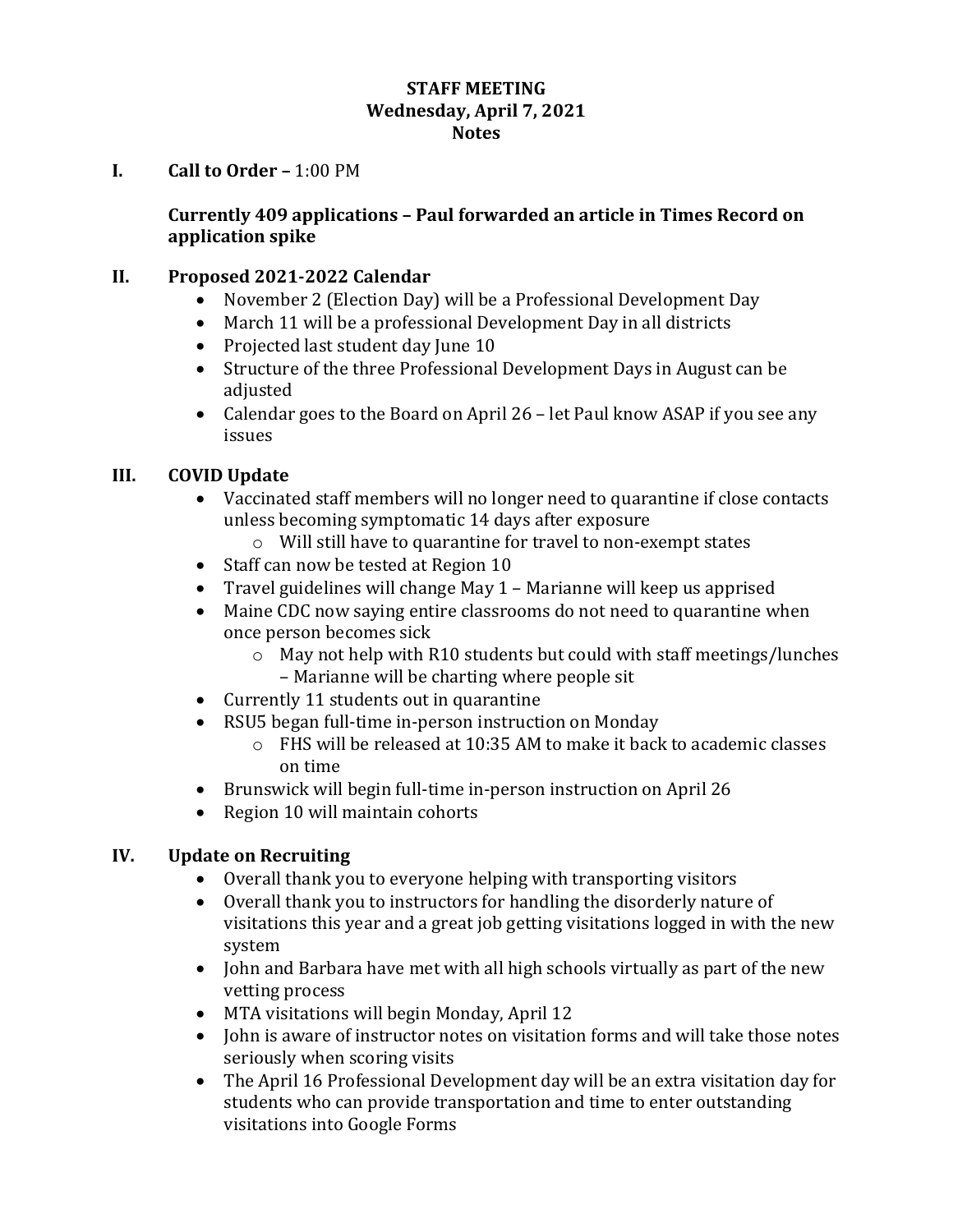### **V. Student of the Year**

- Two nominations this year:
	- o Wyatt Shepard
	- o Elizabeth Lamoreau
- Staff agreed upon Wyatt Shepard as Region 10's Student of the Year

### **VI. Support Services**

a. Toolkit

- Barbara and Dr. Chemelski have created tools that will be uploaded to the website soon
- b. Dr. Chemelski
	- Here Friday this week please let students know he will be in the building
	- Working with some students remotely
	- Will be in Early Childhood Education part of Friday for a session on Selective Mutism

c. Grant

- Barbara is writing a second BCEF Grant with the goal of continuing Dr. Chemelski's work with students
- e. IEPs
	- Barbara will be making folders on Google Drive for each instructors and will be putting IEPs and 504s in the folders rather than uploading for each students on Infinite Campus
- f. Attendance
	- Barbara has begun to speak directly with students who have received attendance letters as well as reaching out to parents/guardians

### **VII. Budget FY22**

- The State is considering the square footage of the portables adding \$145,000 to Region 10's funding
- The FY22 budget has been reduced with state funding, the Perkins grant, contingency and capital funds
- Local assessment currently \$165,000 between all three districts and may lessen if CTEs get state set-aside funds

### **VIII. Facilities Update**

- The bridge is shorn up and will remain so through June, 2022 with weekly/monthly inspections
- Ouelette and Lincoln Haney will submit proposals on removal and replacement of the bridge for the 22/23 school year
- Schaivi and Labbe are working together on permits to begin site work for portables

### **IX. Clinical Use of Vans – Monday, April 12**

- Joanne and Marianne need to add clinical hours
- John and Joanne will work out van use